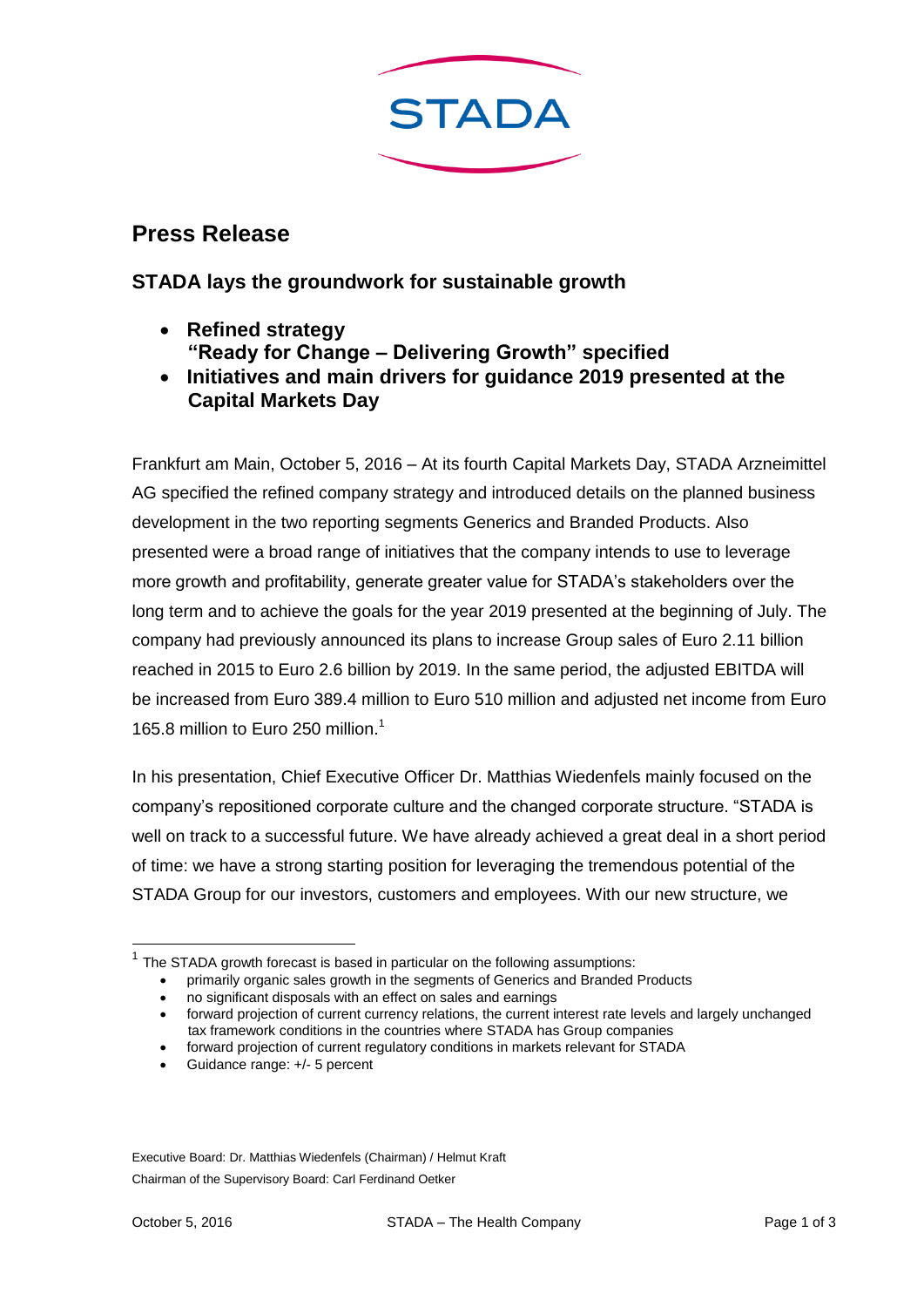

have established the necessary transparency and clear areas of responsibility. And with the enhanced focus on entrepreneurship, knowledge sharing and open dialog, we are consistently aligning our corporate culture to our new aspiration: delivering sustainably profitable growth", commented Dr. Wiedenfels.

In his presentation at the event in Frankfurt am Main, Helmut Kraft, STADA's Chief Financial Officer, focused on the main drivers with which STADA intends to achieve its guidance for 2019. "In terms of Group sales, we target a CAGR of 5 percent. In the Generics business we expect a CAGR of 3 percent and for Branded Products of 8 percent. With the initiated efficiency measures, we also want to further enhance profitability", said Kraft.

In his presentation, Luc Slegers, Executive Vice President Generics, emphasized that the generics area for which he is responsible will continue to be a core business of STADA in the future. Growth potential for the business can be found primarily in the expansion into less regulated markets and in the expansion of the biosimilars portfolio.

Dieno George, who as Executive Vice President is responsible for the branded products business, used various examples to explain why this area will continue to grow significantly in the future. Especially the increased internationalization of attractive branded products offer additional opportunities for the Group that will allow it to benefit to a disproportionately high degree thanks to its considerable strength in sales.

Overall, the Executive Board emphasized at the Capital Markets Day that it intends to maintain the fast pace of change set in recent months when it comes to capitalizing on the numerous initiatives to improve performance.

All of the presentations shown at the Capital Markets Day are available on STADA's website under Investor Relations at [www.stada.com/cmd2016.](http://www.stada.com/cmd2016)

Executive Board: Dr. Matthias Wiedenfels (Chairman) / Helmut Kraft Chairman of the Supervisory Board: Carl Ferdinand Oetker